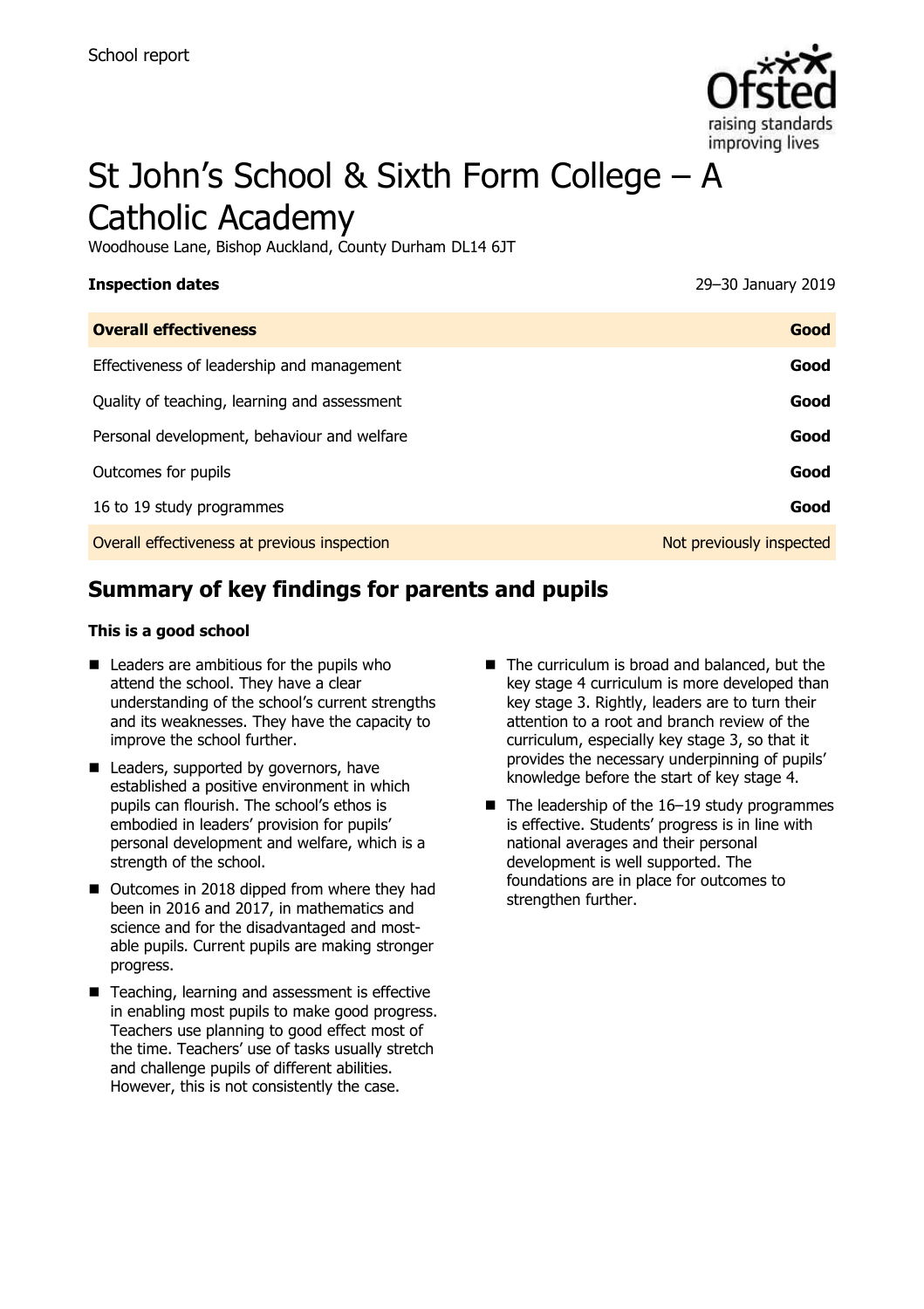

# **Full report**

### **What does the school need to do to improve further?**

- Continue to further strengthen pupils' outcomes, including the disadvantaged and the most able, by:
	- ensuring that teachers' use of questions is consistently effective in deepening pupils' knowledge, skills and understanding
	- consistently setting work that is pitched at the right level to stretch pupils of all abilities
	- maintaining and extending the recent improvements in the quality of leadership and teaching in mathematics and science.
- Quickly conduct the planned curriculum review, to strengthen the key stage 3 curriculum in particular, so that pupils' knowledge, skills and understanding are deepened in readiness for key stage 4.
- Build on the secure foundations in the sixth form and improve outcomes further, by ensuring that all subject outcomes are quickly brought up to the standard of the strongest subject outcomes.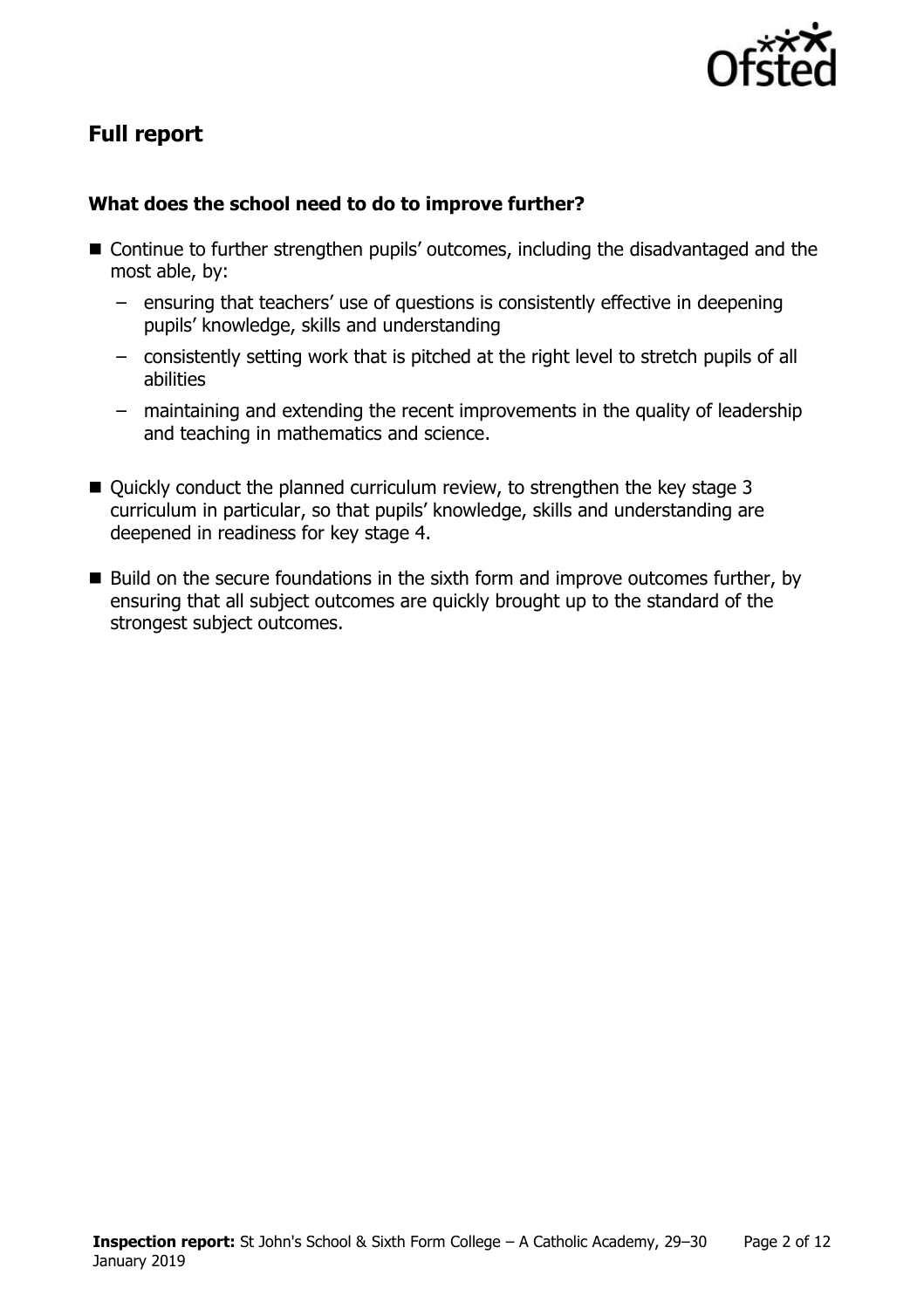

# **Inspection judgements**

### **Effectiveness of leadership and management Good**

- Leaders have been effective in instilling an ambitious, aspirational culture. Pupils are engaged in their learning with positive attitudes the majority of the time, supported by motivated and skilled teachers.
- While leaders are disappointed with some aspects of pupils' outcomes in 2018, they have responded with alacrity to address those areas requiring attention. For example, following a period of recent substantial turbulence in the staffing of mathematics and science, leaders have acted to secure staffing stability in those subject areas.
- $\blacksquare$  In addition, they have established partnerships of external support with the local authority and the diocesan family of schools in order to provide expertise and guidance for subject leaders and teachers. This has been effective in further strengthening the skills of subject leaders, especially in mathematics, science and modern foreign languages. As a result, following the blip in 2018, pupils' outcomes are improving in these areas.
- Leaders have taken effective action to develop the skills of teachers across the curriculum through a carefully considered programme of professional development. Teachers at a variety of career points, including the newly and recently qualified, are motivated as a result of their professional development. Morale across the staff team is high.
- **Leaders' strengthening of their processes for quality assuring the standard of teaching,** learning and assessment has led to good pupil progress across most subjects and years. As a result of focused quality assurance checks on the progress of pupils of different abilities and needs, leaders have a clear picture of current strengths and relative weaknesses. They have acted swiftly to improve their system for monitoring and evaluating pupils' progress, drawing on the support of diocesan schools, so that its accuracy and reliability is strengthened.
- Leaders have made effective use of the Year 7 catch-up funding for literacy and numeracy. Pupils who have the most need of extra help with their reading and mathematics are identified early in Year 7 and provided with additional support. Leaders' information indicates that as a result of these interventions, pupils' reading skills have improved. Across subjects, the effect of leaders' focus on literacy is that pupils are articulate and confident when sharing their ideas in class and when reading aloud.
- After a period of years in which disadvantaged pupils' progress was in the top 40% of schools nationally, leaders have responded quickly to the dip in 2018. Leaders have put a new plan for the use of funding for the pupil premium in place. It is built on a thorough review of what has worked recently, and what has not, and appropriate research findings from reputable sources. Inspection evidence indicates that disadvantaged pupils are making good progress from their starting points.
- The school's curriculum is a broad and balanced one, which provides pupils with appropriate opportunities to succeed and make good progress. Leaders are not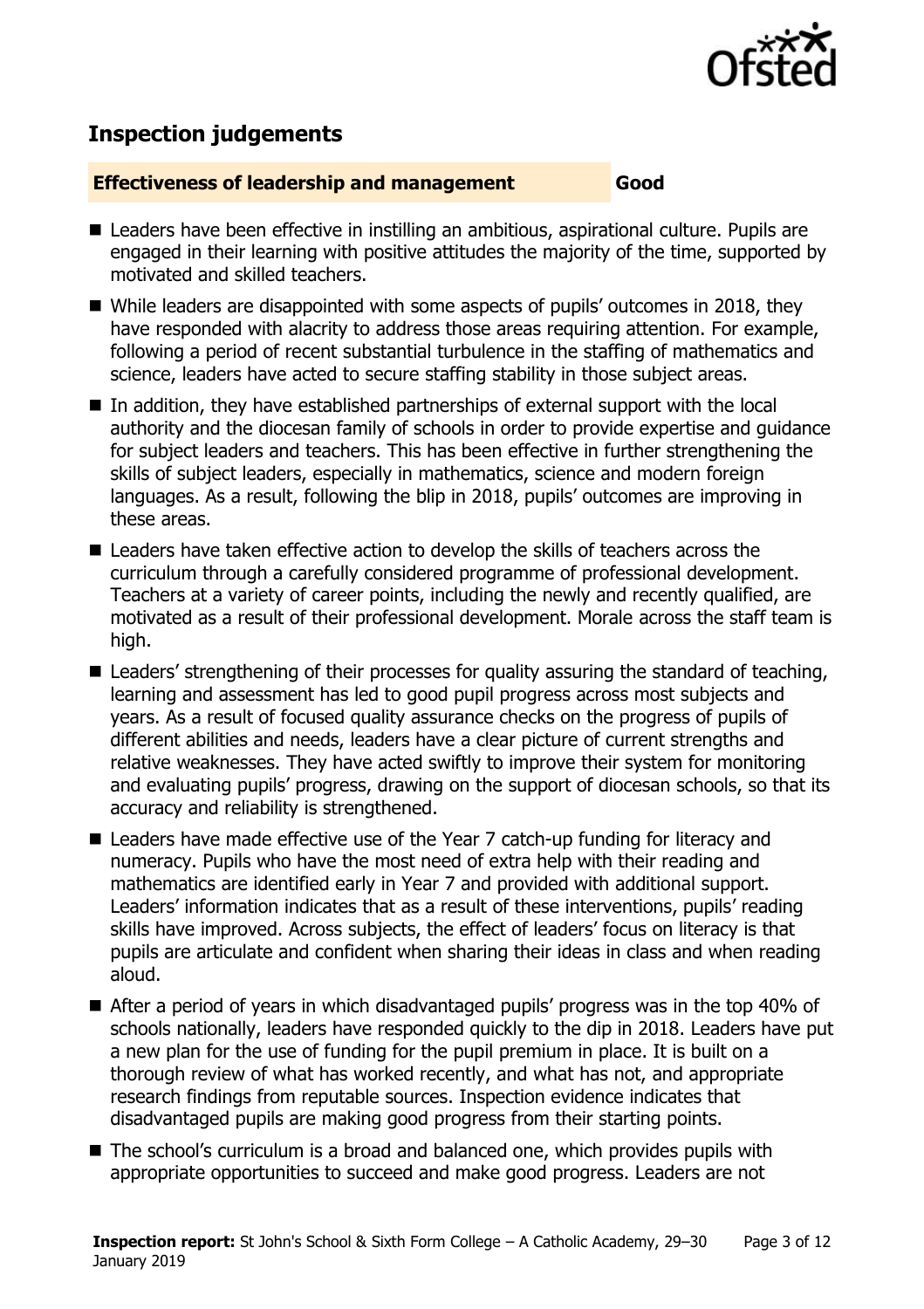

complacent, however. They know that much of their recent focus has been on developing the curriculum at key stage 4, with key stage 3 not as far along the road. However, a major curriculum review is planned, which leaders intend to use as the opportunity to create and launch their 'five-year curriculum'.

 A rich and varied wider curriculum to support pupils' spiritual, moral, social and cultural development and prepare them for life in modern Britain is in place. There is a particular focus on the arts, with numerous community-inspired projects underway. For instance, the 'Heartlands' project has inspired many pupils to study their community's heritage in depth. The 'postcard' project, together with visits to museums and other culturally important sites in the locality, has provided pupils with a keener understanding of the moral and cultural impact of war.

### **Governance of the school**

- Governors are committed to the achievement and safeguarding of pupils. They are united in their collective vision that pupils are entitled to a high-quality education, within the values of the school's Catholic character.
- Governors have a clear understanding of the school's strengths and weaknesses. They know what actions have been taken to address areas for improvement. Minutes of governors' meetings indicate that they ask pertinent questions of leaders, to hold them to account for the school's performance.
- While governors have a secure grasp of where there are improvements to be made, they are a little generous in their assessment of how well the school has performed over time. Their evaluation of current performance is an accurate one, however, and provides them with a sound basis from which to challenge leaders further.

### **Safeguarding**

- The arrangements for safeguarding are effective. There is a strong safeguarding culture in the school.
- Leaders' checks on the suitability of staff to work in the school are strong and meet legal requirements. Staff are trained in the appropriate aspects of keeping children safe. Staff know how to report worries or concerns. While all staff spoken to by inspectors understood their safeguarding responsibilities and that all concerns must be passed on, leaders need to ensure that everyone follows the school's policy on how such concerns should be reported.
- Leaders' processes for reporting concerns to external agencies, such as the local authority, are thorough. Records are detailed and show leaders' timely actions.
- **Pupils told inspectors that bullying is rare. They said that they know of a trusted adult** in school they would tell should they be worried about bullying, or if anything else was worrying them. Leaders routinely record reports of bullying. Bullying instances are relatively few in number, but all reports are investigated and appropriate action taken where required.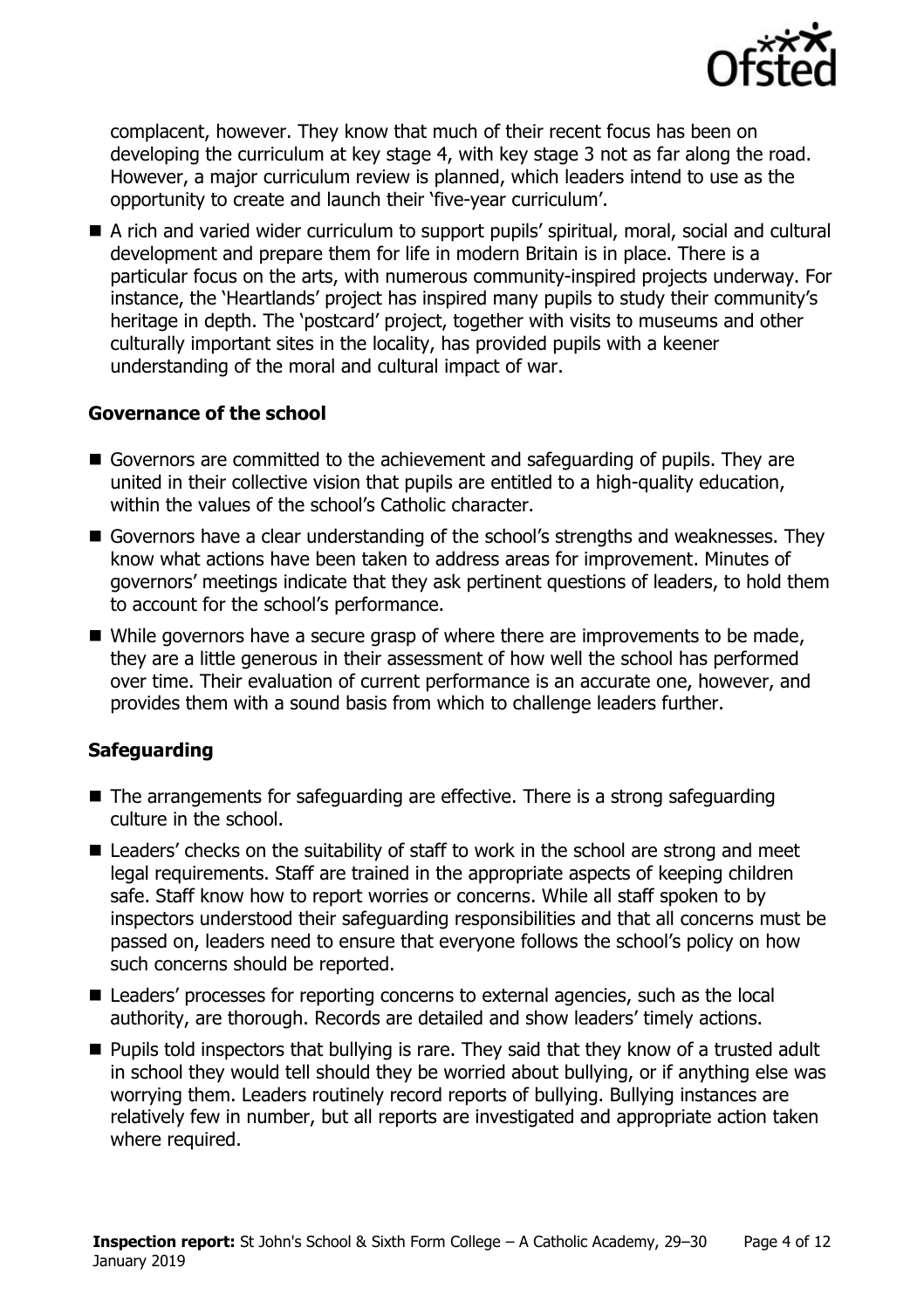

### **Quality of teaching, learning and assessment Good**

- The quality of teaching across a wide range of subjects and year groups is effective in enabling pupils to make strong progress. For the majority of the time, teachers set work which is pitched at the right level for pupils at different starting points. As a result, pupils are typically challenged and stretched in their learning. This is especially evident in English, mathematics and science.
- Leaders' high aspirations for pupils' achievement is reflected in teachers' planning. Most of the time, this results in learning which pushes pupils to do as well as they can. Where teachers' aspirations of what pupils can achieve are at their highest, teachers' very strong subject knowledge is put to effective use. For example, technical, subjectspecific terminology is taught so that pupils can access examination mark schemes at the top level.
- Teachers usually make very effective use of questions to check pupils' understanding. Frequently, teachers go on to ask more probing questions, requiring pupils to think more deeply about their knowledge and understanding. Relationships between staff and pupils are typically very strong, so pupils are willing to attempt answers which they know might be wrong, or only partially correct, to try to grasp important points fully. On these occasions, teachers support and reassure pupils as they reach for new knowledge. It is not unusual to see pupils challenging one another's answers, such is the collaborative atmosphere in classrooms most of the time. Occasionally, teachers' questioning is less probing and challenging, so pupils' understanding is sometimes not as stretched as at other times.
- **Pupils are provided with ample opportunities to improve their work the majority of the** time. Most of the pupils spoken to by inspectors had a sound awareness of their target grades, their current levels and what they need to do to improve. Usually, pupils can state subject-specific skills they need to apply so that they get better marks, rather than generalised and broad targets like 'revise more'. This clarity of guidance from teachers, plus the opportunities for pupils to act on it, is supporting pupils to make strong gains in their learning across the curriculum.
- Teaching is typically committed, energetic and enthusiastic. This is evident across the core subjects of English, mathematics and science. However, it is also evident in a wide range of other subjects, including physical education, music, art and drama. Allied with secure subject knowledge and effective planning, such a positive approach to the practice of teaching is supporting pupils in making strong progress.
- $\blacksquare$  Most of the time, teachers make sure that they have checked that all pupils have grasped the necessary learning before moving on to the next stage of the lesson. Sometimes, teachers do not do so and move on while a few pupils are still processing the previous information. As a result, at times, some pupils' progress is not as strong.
- Leaders have introduced a literacy policy with the intention of supporting pupils' reading, writing and speaking across the curriculum. Often, pupils are provided with opportunities to learn the spelling of important subject vocabulary, or to correct errors in spelling and grammar. Sometimes, the application of the policy is more variable and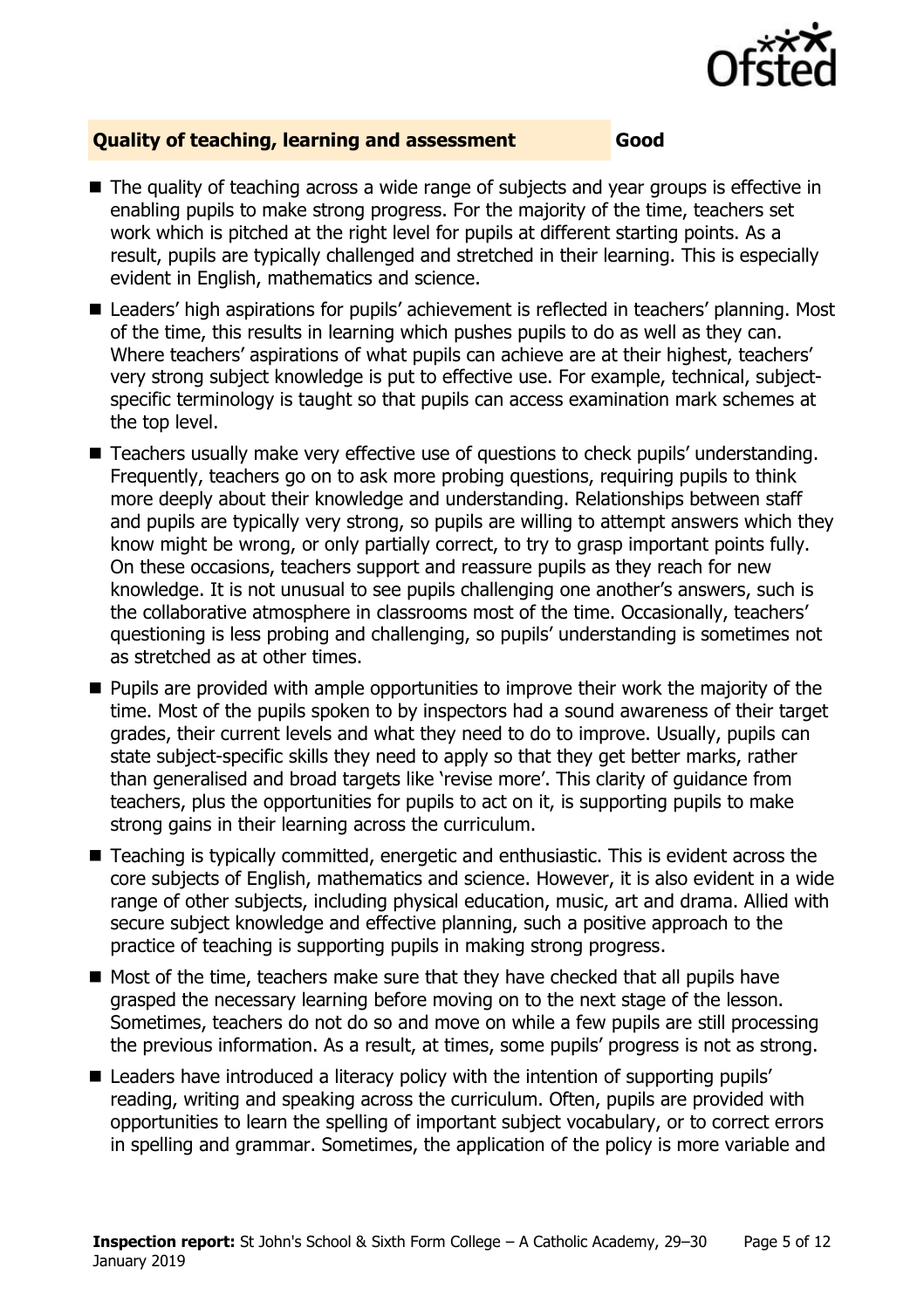

so pupils' spelling, punctuation and grammar skills are occasionally not as developed as they could be.

### **Personal development, behaviour and welfare Good**

### **Personal development and welfare**

- The school's work to promote pupils' personal development and welfare is good. Pupils' attitudes to their own learning are strong, with most pupils, most of the time, keen to get on and make progress. The standard of presentation in most pupils' books is good. The large majority of pupils are proud of their work and were eager to show their books to inspectors.
- Leaders have ensured that pupils are taught how to be safe. In addition to being taught about keeping safe when online, pupils have received education about matters such as water safety and cold-water shock, the dangers of alcohol, racism and homophobia. Pupils are aware of the dangers posed by radicalisation and extremism.
- Pupils are well supported in their emotional well-being. Leaders have organised support for pupils' mental health, for example. They have set up 'conflict resolution' groups to address fall-outs between pupils. As a result, leaders' records indicate a reduction in the number of reported conflicts.

### **Behaviour**

- $\blacksquare$  The behaviour of pupils is good.
- Almost all of the time, pupils' conduct in lessons is good. Pupils listen respectfully to their teachers and to their classmates. As a result of well-established standards of behaviour, relationships between staff and pupils are strong. This enables pupils to learn and make good progress in an atmosphere of purposeful cooperation. Very occasionally, a few pupils are chatty and do not listen as attentively as they should.
- During the inspection, pupils' conduct between lessons, at breaktime and at lunchtime, was mostly respectful and considerate of others. Pupils told inspectors that they feel safe at school. A small number of younger pupils, though, said that there is occasional pushing and shoving by older boys, some of which was seen by inspectors.
- Leaders have got a firm handle on pupils' attendance at school. Consequently, rates of attendance are above the national average. The number of pupils who are persistently absent is below than the national average.
- The use of fixed-term exclusion is below the national average, as is the frequency of repeat exclusions. From an already low base, the rate of fixed-term exclusion during 2017/18 reduced further.

### **Outcomes for pupils Good**

■ Outcomes across a range of subjects in 2016 and 2017 were in line with the national average. In 2018, however, pupils' progress overall was below the national average. In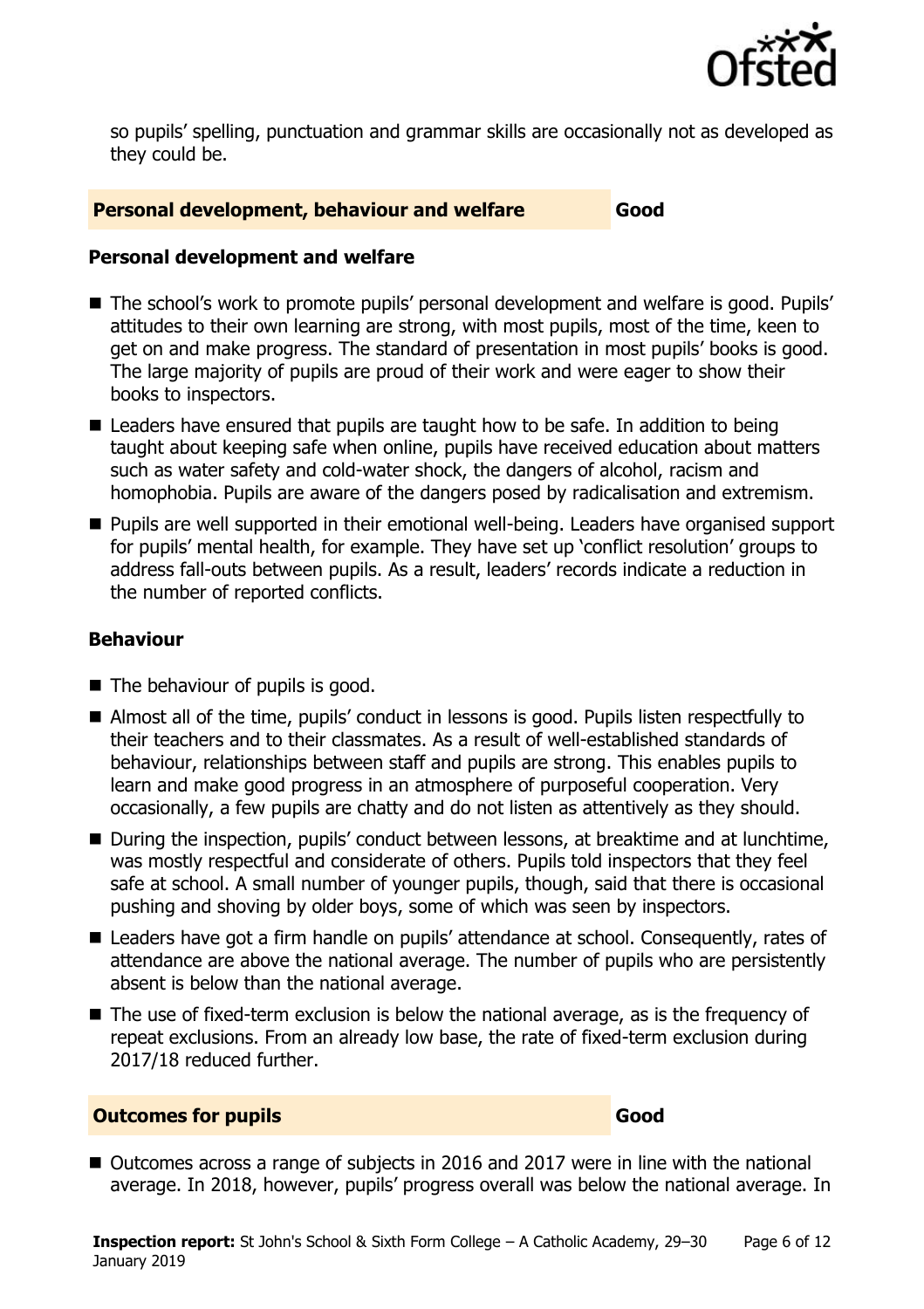

particular, pupils made less progress than their peers nationally in mathematics and science. Disadvantaged pupils and the most able pupils made less progress than the national averages.

- However, in 2018 in English, humanities, modern foreign languages and the 'open' suite of subjects (all subjects other than English, mathematics, science, humanities and modern foreign languages), progress was in line with the national averages. The least able pupils and middle-attaining pupils made progress in line with the national averages.
- The progress of pupils currently in the school is good across a range of subjects and years. After the dip in 2018, pupils' progress in mathematics and science is improving strongly. Effective leadership, teachers' planning and stronger monitoring of the quality of teaching are driving this improvement.
- Similarly, the progress of disadvantaged pupils and the most able is improving strongly across a range of subjects and years, including mathematics and science. Pupils with special educational needs and/or disabilities (SEND) are making good progress from their starting points.
- Leaders' actions have ensured that pupils make positive next steps after they finish Year 11. As a result, the proportion of pupils who are not in education, employment or training is 0%, well above the national figure.

### **16 to 19 study programmes Good**

- Leaders have a very clear focus on students' progress and an obvious determination for further improvement. Leaders have a secure understanding of the strengths and weaknesses in the provision. To a very large extent, this is informed by a comprehensive quality assurance system, which provides leaders with an accurate picture of how things are going. Where necessary, leaders are able to intervene and support students who are at risk of falling behind.
- $\blacksquare$  For the Year 13 students who completed their courses at the end of the academic vear 2017/18, outcomes were in line with the national average. Outcomes for 'academic' and for 'vocational' A levels were both in line with the national averages. Students who needed to re-take GCSE English and/or mathematics performed better in 2017/18 than the national figure. Leaders' analysis shows that a large proportion of subjects performed better in 2018 than in 2017. A small number of subjects, while broadly average in outcomes, did relatively less well than the majority.
- Inspection evidence shows very clearly that most current sixth-form students are making good progress from their starting points, across a range of subjects. This includes both academic and vocational subjects.
- Students mostly make good progress because the quality of teaching, learning and assessment in the sixth form is typically good. Teachers' planning is usually effective in stretching most students to achieve. Indeed, the students spoken to by inspectors said that, typically, every lesson presents stretch and challenge to them, pitched at the right level.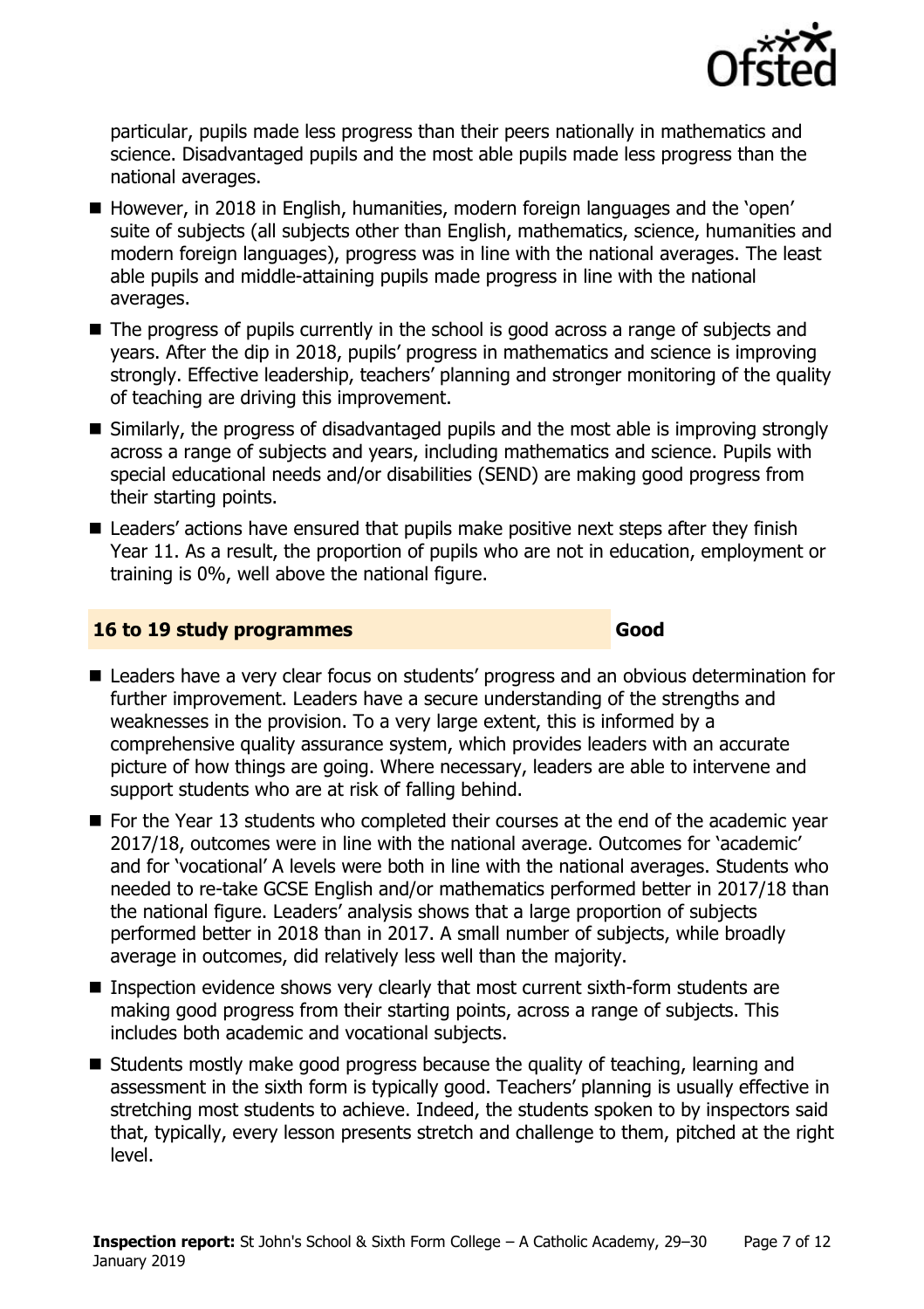

- Strong careers education, information, advice and guidance is effective in ensuring that the proportion of students who are retained from the end of Year 12 into Year 13 is high. To a substantial degree, this is because the quality of careers guidance when the students are in Year 11 is effective at making sure they begin the sixth form on the right courses. Very few students left Year 12 in 2017/18. Those who did were all guided and supported onto appropriate courses elsewhere. Of the current Year 13, no students have left the sixth form, with all expected to complete their courses and progress to appropriate destinations. A growing number of students now apply to university, with an increasing number securing places at the most competitive institutions, including Cambridge.
- Students benefit from a broad wider curriculum, so that their personal development is nurtured effectively. Students are mostly committed to improving their own performance as learners, as a result of leaders' focus on personal aspiration. Additionally, through their 'pastoral' lessons, students learn about e-safety, British values and the risks of radicalisation and extremism.
- Rates of attendance are strong and close to those of the main school. Leaders' effective systems and expectations of students means that there are no unauthorised absences and no truancy. Standards of behaviour are high.
- Work experience forms an integral part of students' study programmes. All students complete a placement during Year 12, with a close match to career aspirations a necessity. Students in Year 13 attest to the value of these placements in their wider, personal development and preparedness for life after the sixth form.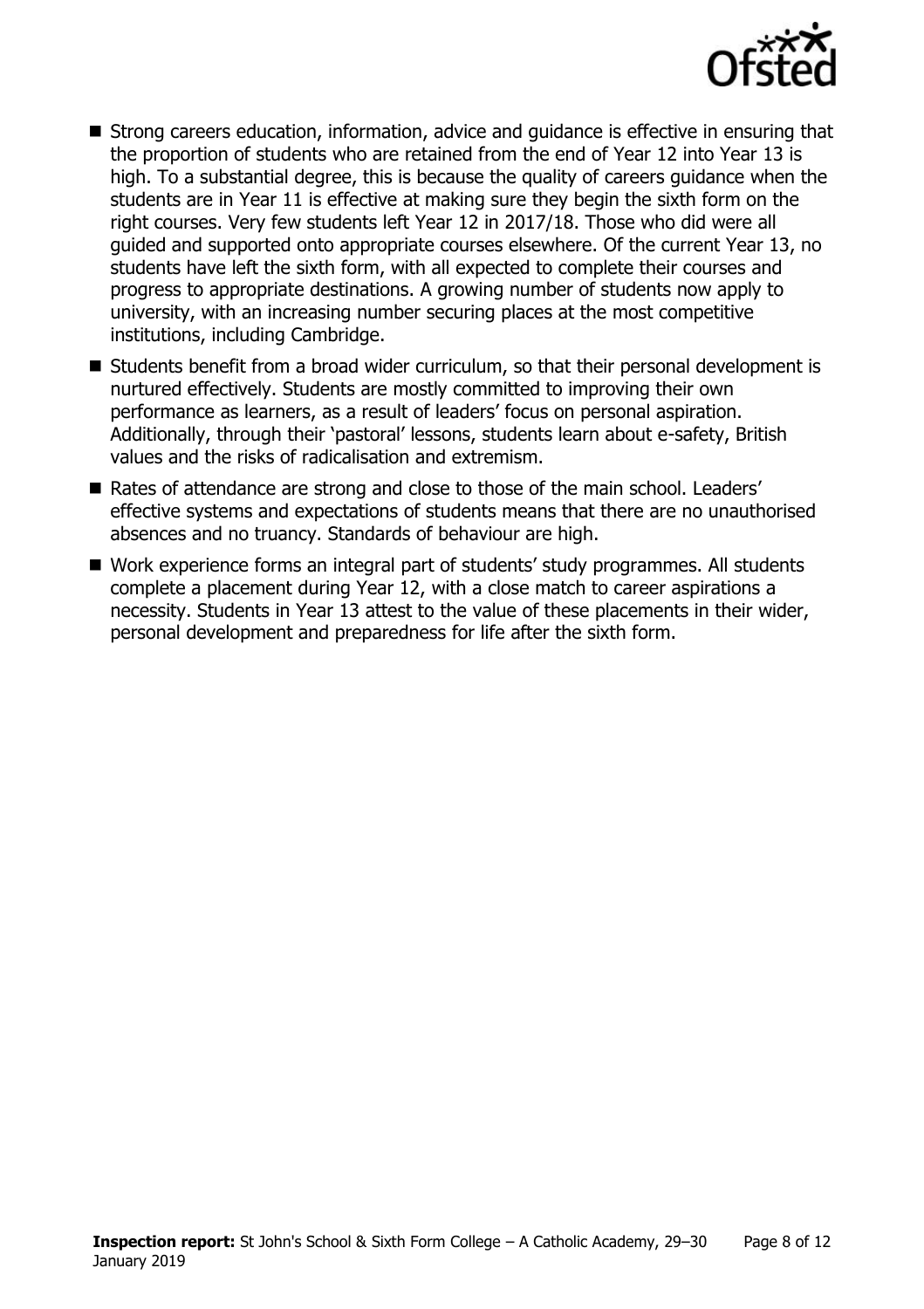

# **School details**

| Unique reference number | 137702   |
|-------------------------|----------|
| Local authority         | Durham   |
| Inspection number       | 10087311 |

This inspection was carried out under section 8 of the Education Act 2005. The inspection was also deemed a section 5 inspection under the same Act.

| Type of school                                           | Secondary<br>Comprehensive |
|----------------------------------------------------------|----------------------------|
| <b>School category</b>                                   | Academy converter          |
| Age range of pupils                                      | 11 to 18                   |
| Gender of pupils                                         | Mixed                      |
| Gender of pupils in 16 to 19 study<br>programmes         | Mixed                      |
| Number of pupils on the school roll                      | 1381                       |
| Of which, number on roll in 16 to 19 study<br>programmes | 220                        |
| Appropriate authority                                    | Board of trustees          |
| Chair                                                    | <b>Anthony Byrne</b>       |
| Headteacher                                              | Lisa Byron                 |
| Telephone number                                         | 01388603246                |
| Website                                                  | www.stjohnsrc.org.uk       |
| <b>Email address</b>                                     | staff@stjohnsrc.org.uk     |
| Date of previous inspection                              | Not previously inspected   |
|                                                          |                            |

### **Information about this school**

- The school is a larger than average-sized school. It converted to an academy in December 2011 and joined the Romero Catholic Education Trust in December 2016. Responsibility for governance rests with the trust board.
- $\blacksquare$  St John's School and Sixth Form A Catholic Academy converted to become an academy school on 1 December 2011. When its predecessor school, St John's Catholic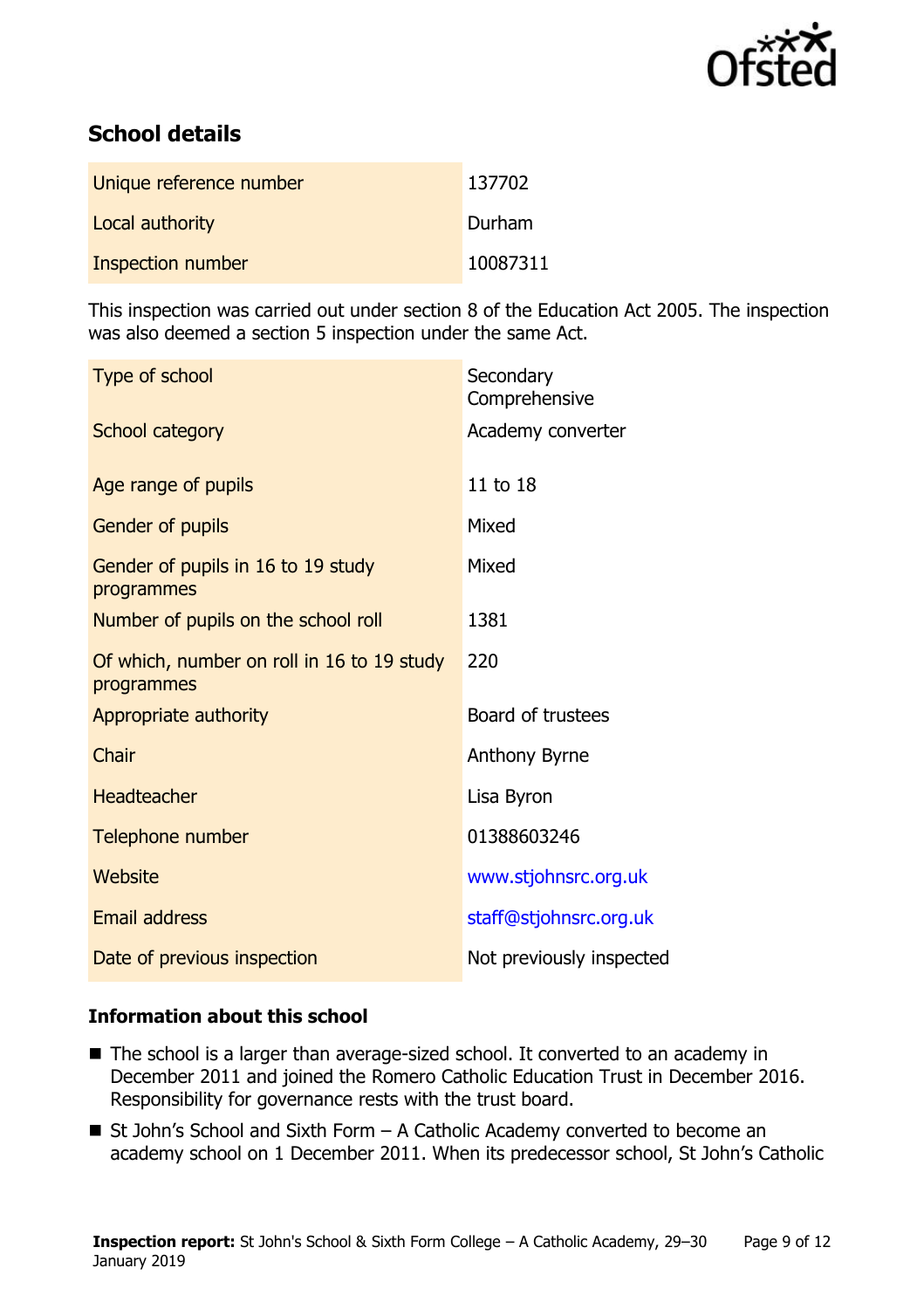

School and Sixth Form Centre, was last inspected by Ofsted, it was judged to be outstanding overall.

- Most pupils are White British.
- The proportion of pupils with an education, health and care plan is below the national average, as is the proportion of pupils who receive support for their SEND.
- The proportion of pupils who are disadvantaged is below the national average.
- The school has links with several providers of alternative education: 5Palms, Haggrid, Education Plus, DELTA and Open Arms.
- Leaders have brokered support from Durham local authority to assist them with the development of middle leaders, mathematics, science and modern foreign languages. They also draw on the support of schools within the Hexham and Newcastle Catholic Diocese in the development of systems for assessing pupils' progress.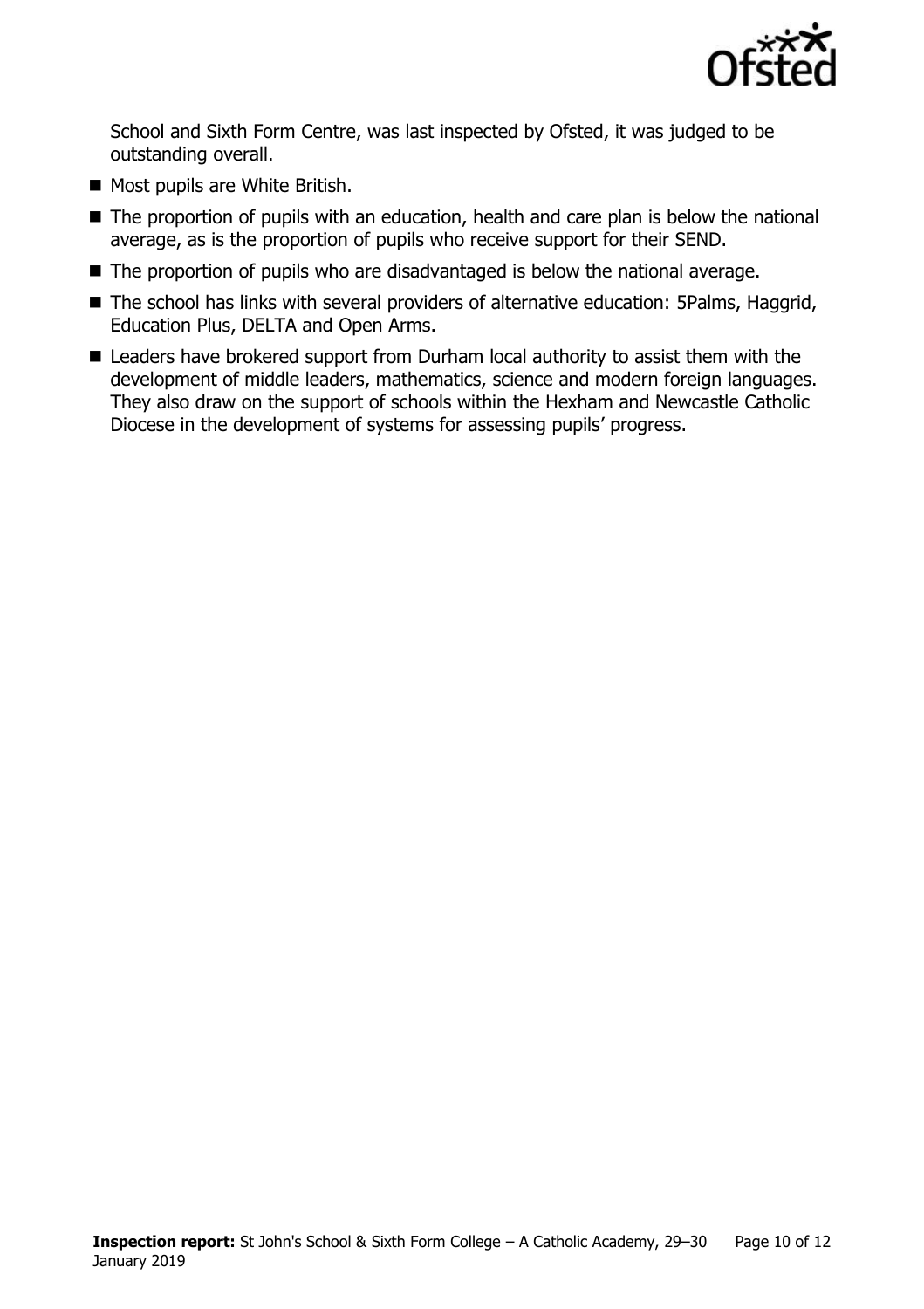

# **Information about this inspection**

- Inspectors visited 46 lessons. At times, inspectors were accompanied by senior leaders. During these visits, inspectors spoke with pupils and students about their opinions and experiences of school and looked at their work.
- Four scrutinies of pupils' and students' books and folders were carried out, covering a wide range of years, subjects and abilities.
- $\blacksquare$  Meetings were held with three groups of pupils from key stages 3 and 4. An inspector met with a group of students from the sixth form. In addition, inspectors spoke with pupils and students around the site at different times of the school day.
- **Inspectors met with the headteacher. They also met senior leaders with responsibility** for: safeguarding; teaching, learning and assessment; personal development, behaviour and welfare, including attendance and bullying; careers education, information, advice and guidance; the pupil premium funding; pupils' literacy; the sixth form and the curriculum. Inspectors also met with: trust board members and governors; a group of middle leaders; a group of teachers at different career points, including newly and recently qualified teachers and a group of non-teachers.
- An inspector met the local authority education development partner for the school and a representative of the Catholic diocese.
- An inspector spoke on the telephone with two of the providers of alternative education used by the school.
- Inspectors considered a range of school documents. These included: records of checks undertaken on the suitability of staff to work in the school; records of child protection cases and other safeguarding information; information about pupils' attendance and behaviour; bullying logs; pupils' progress information; minutes of governors' meetings and governors' visits to school; curriculum schemes of work, including pupils' personal development and welfare; support for pupils' literacy; information about pupils' next steps after Year 11 and Year 13 and records of leaders' monitoring of the quality of teaching, learning and assessment.
- Inspectors took into account the 115 responses to Ofsted's online questionnaire for parents, Parent View.

### **Inspection team**

| Steve Shaw, lead inspector | Her Majesty's Inspector |
|----------------------------|-------------------------|
| Debbie Redshaw             | Her Majesty's Inspector |
| <b>Nick Horn</b>           | <b>Ofsted Inspector</b> |
| <b>Gill Booth</b>          | Ofsted Inspector        |
| <b>Carl Sugden</b>         | Ofsted Inspector        |
| <b>Karen Gammack</b>       | <b>Ofsted Inspector</b> |